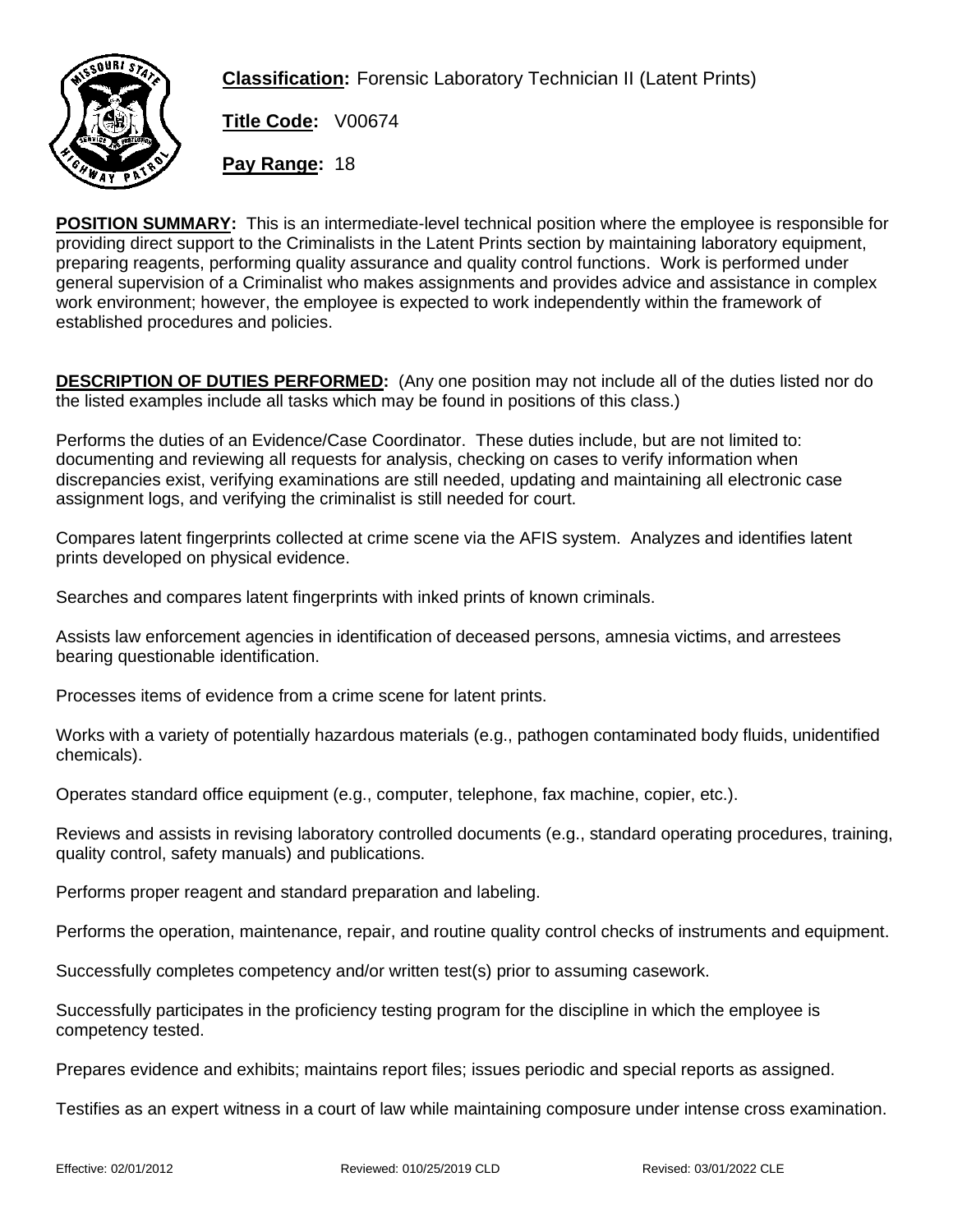## **Classification:** Forensic Laboratory Technician II (Latent Prints) Page 2

Generates and receives requests to and from other crime laboratories, which typically involves other law enforcement agencies, prosecutors, attorneys, etc.

Assists with providing training to law enforcement personnel, Department of Corrections employees, etc.

Performs data entry, filing, inventory, maintaining records, ordering, and stocking supplies to include common and individual workspaces.

Opens cases, lists evidence, performs examinations, and records information into the Laboratory Information Management System (LIMS).

Assists criminalists in validation processes.

Monitors and produces case metrics on cases worked to include grant statistics and reporting, as well as compile various statistics for the section supervisor.

Provides AFIS Certification training.

Assists other laboratory personnel in processing latent prints.

Performs job-related travel as needed.

Performs discipline-related duties as assigned.

## **REQUIRED KNOWLEDGE, SKILLS, AND ABILITIES:** Ability to participate in a formal and on-the-job training program.

Ability to perform work in accordance with prescribed procedures, make accurate observations of test results, and prepare accurate records and reports.

Ability to remain impartial in performance of laboratory activities (e.g., purchasing supplies, analyzing evidence, testifying in court).

Ability to maintain composure while under cross-examination regarding personal and scientific qualifications and testify to laboratory findings in court.

Ability to work with restricted, highly sensitive information in a confidential and professional manner and maintain the information as such.

Ability to distinguish colors necessary to perform laboratory tests.

Ability to examine forensic evidence and recognize and identify minute details.

Ability to properly use laboratory equipment, computer and photography equipment, and chemicals.

Ability to perform job-related travel (e.g., appearing in court, observing crime scene investigations, attending training meetings and seminars, etc.).

Ability to practice safety rules and procedures associated with laboratory equipment and chemicals.

Ability to work with potentially hazardous materials as detailed in the description of duties.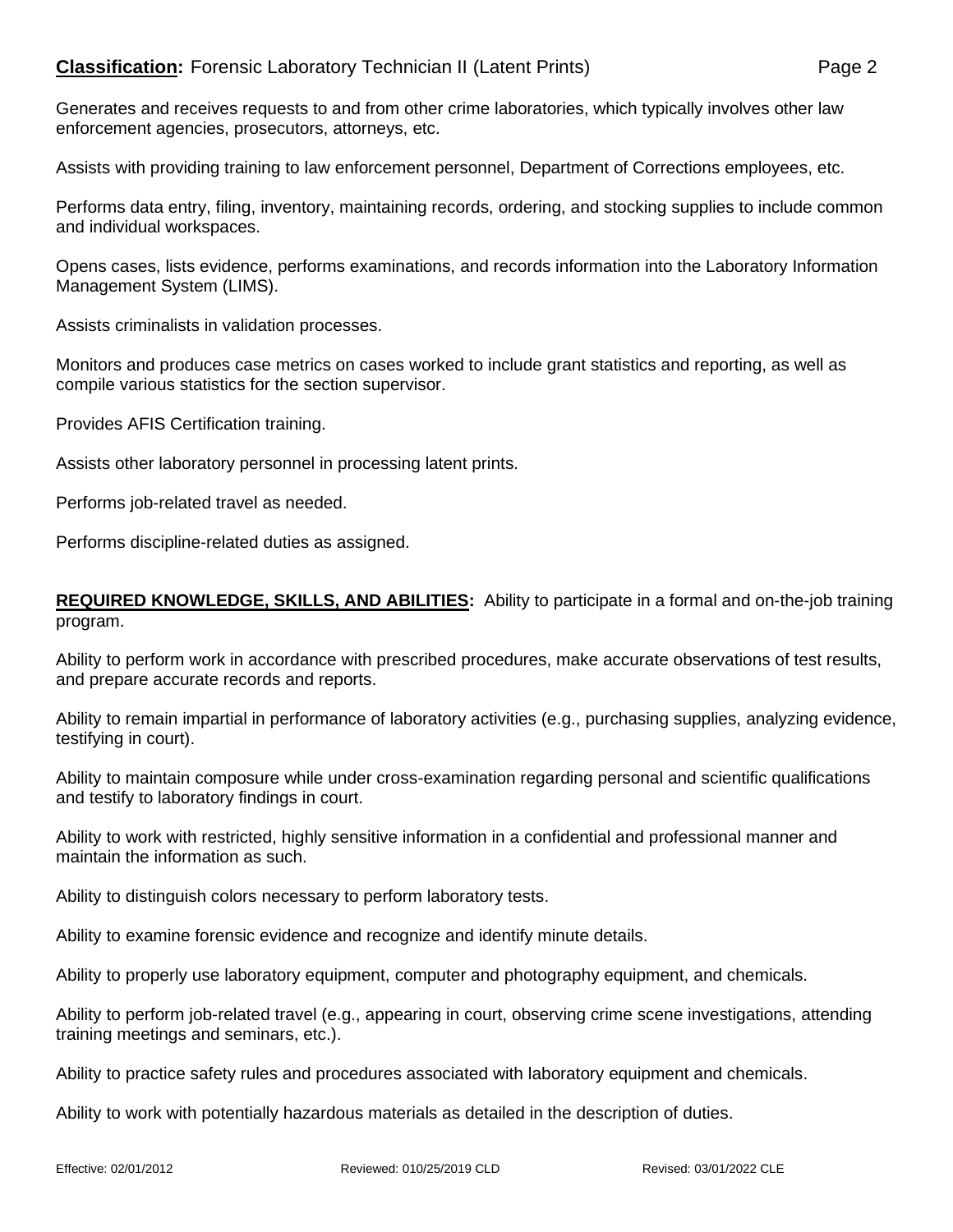## **Classification:** Forensic Laboratory Technician II (Latent Prints) Page 3

Ability to gather, assemble, correlate, and analyze facts to be incorporated into a laboratory report.

Ability to compile and prepare information for presentations (e.g., mock trials, courtroom testimony, depositions, pretrial conferences, meetings, etc.).

Ability to discuss the collection, examination, and preparation of evidence.

Ability to successfully complete competency test(s) prior to assuming casework.

Ability to generate and receive requests for information from a variety of individuals regarding forensic science.

Ability to discuss graphic topics with competence, impartiality and professionalism.

Ability to stand for extended periods and lift moderate loads (30 pounds).

Ability to meet accreditation compliance criteria.

Ability to interpret state and federal laws, rules, regulations, and Patrol policies in written and oral form.

Ability to perform basic mathematical operations, including algebraic calculations; the ability to calculate volumes, weights, and measures; the ability to utilize and interpret statistics.

Ability to exercise judgement, decisiveness, and creativity in situations involving the direction, control, and planning of an entire program or set of programs.

Ability to organize, coordinate, manage, and/or correlate data and present it to a group in a clear and concise manner.

Must possess excellent communication and presentation skills including the ability to communicate clearly and concisely to a wide range of individuals.

Ability to maintain accurate manual and computer databases, inventories, and QA/QC logs.

Ability to perform procedures and methods used in latent print processing.

Ability to use the MSHP AFIS System.

Ability to read English effectively.

Ability to communicate in English clearly and concisely, both orally and in writing.

Ability to work with material that may be of a sexual nature relating to criminal activity (e.g., written material, photographs, and/or verbal language, etc.).

Ability to establish and maintain effective working relations with others.

Ability to work hours as assigned.